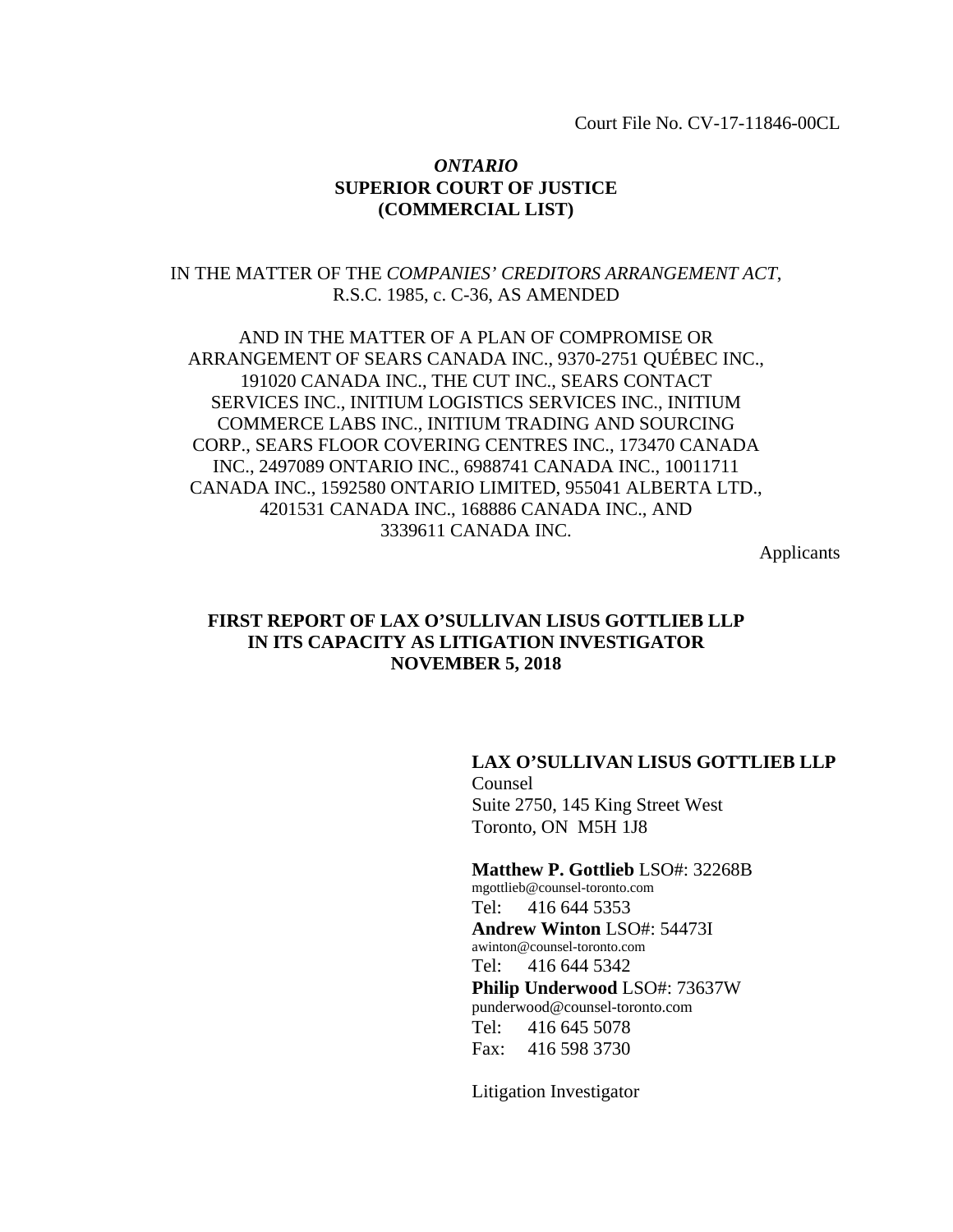TO: **THE SERVICE LIST**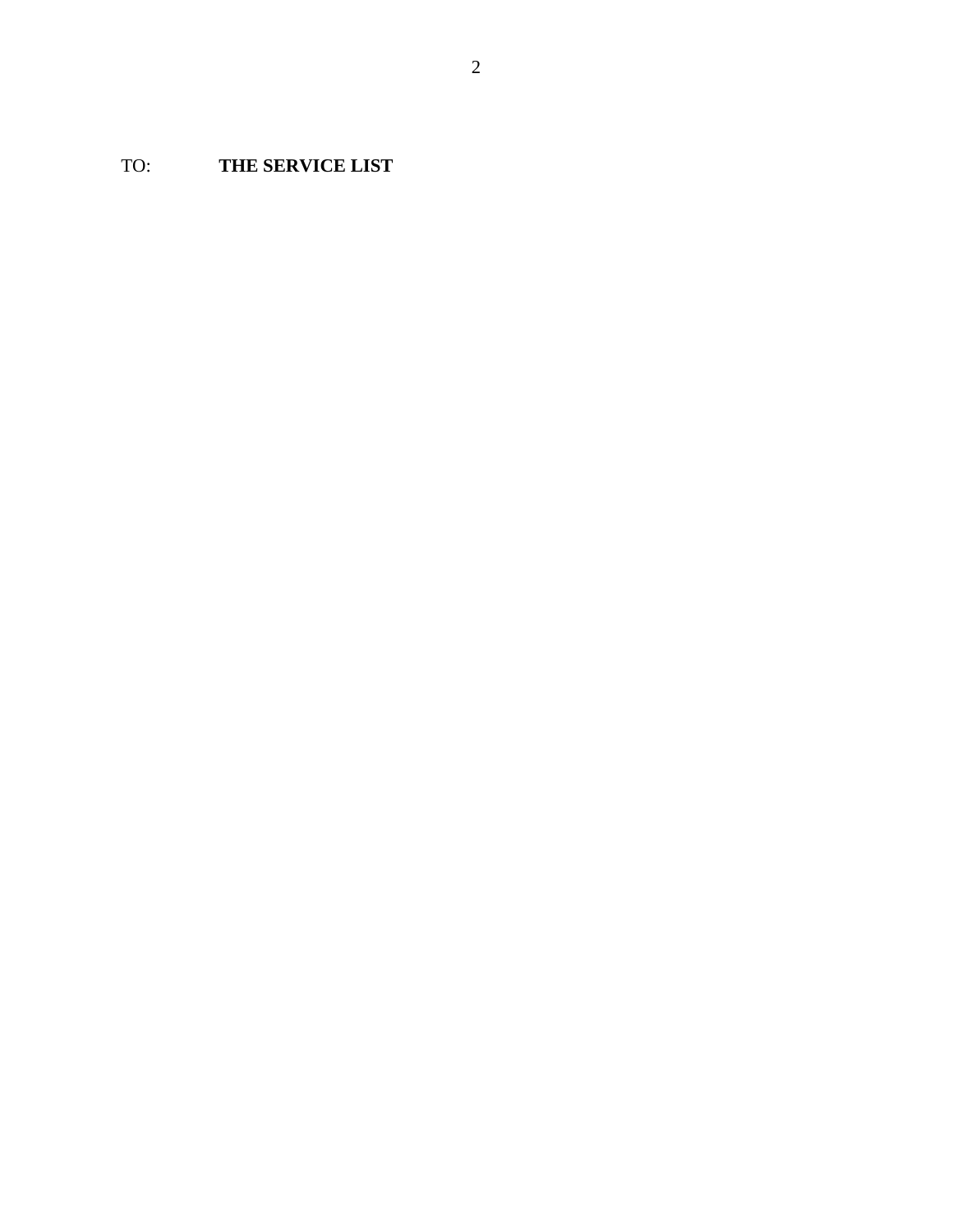# **TABLE OF CONTENTS**

| L.                        | <b>OVERVIEW</b>                                                                         | 2                       |
|---------------------------|-----------------------------------------------------------------------------------------|-------------------------|
| П.                        | <b>BACKGROUND TO APPOINTMENT</b>                                                        | $\overline{2}$          |
|                           | <b>III. PURPOSE OF THIS REPORT</b>                                                      | 3                       |
|                           | IV. LI'S MANDATE AND REPORT UNDER THE LI ORDER                                          | 3                       |
| $\mathbf{V}_{\mathbf{r}}$ | THE WORK OF THE LI                                                                      | $\overline{\mathbf{4}}$ |
|                           | VI. LI'S RECOMMENDATION CONCERNING FURTHER STEPS                                        | 5                       |
| А.                        | The LI Order Contemplates Further Steps                                                 | 5                       |
| B.                        | Litigation Should Be Pursued on Behalf of the Sears Canada Entities and Their Creditors | 6                       |
| 1.                        | Appointment of Litigation Trustee to Pursue Sears Canada Claims                         | 6                       |
| 2.                        | The Monitor Should Pursue a Transfer at Undervalue Claim                                | 7                       |
| 3.                        | Pension Administrator and Superintendent of FSCO to Pursue Pension Claims               | 8                       |
| 4.                        | Franchisee Class Action Should be Transferred to the Commercial List                    | 9                       |
| C.                        | Claims Should Be Pursued in a Common Issues Trial                                       | 9                       |
| D.                        | LT Claims and Monitor's Claim to be Funded by the Estate                                | 10                      |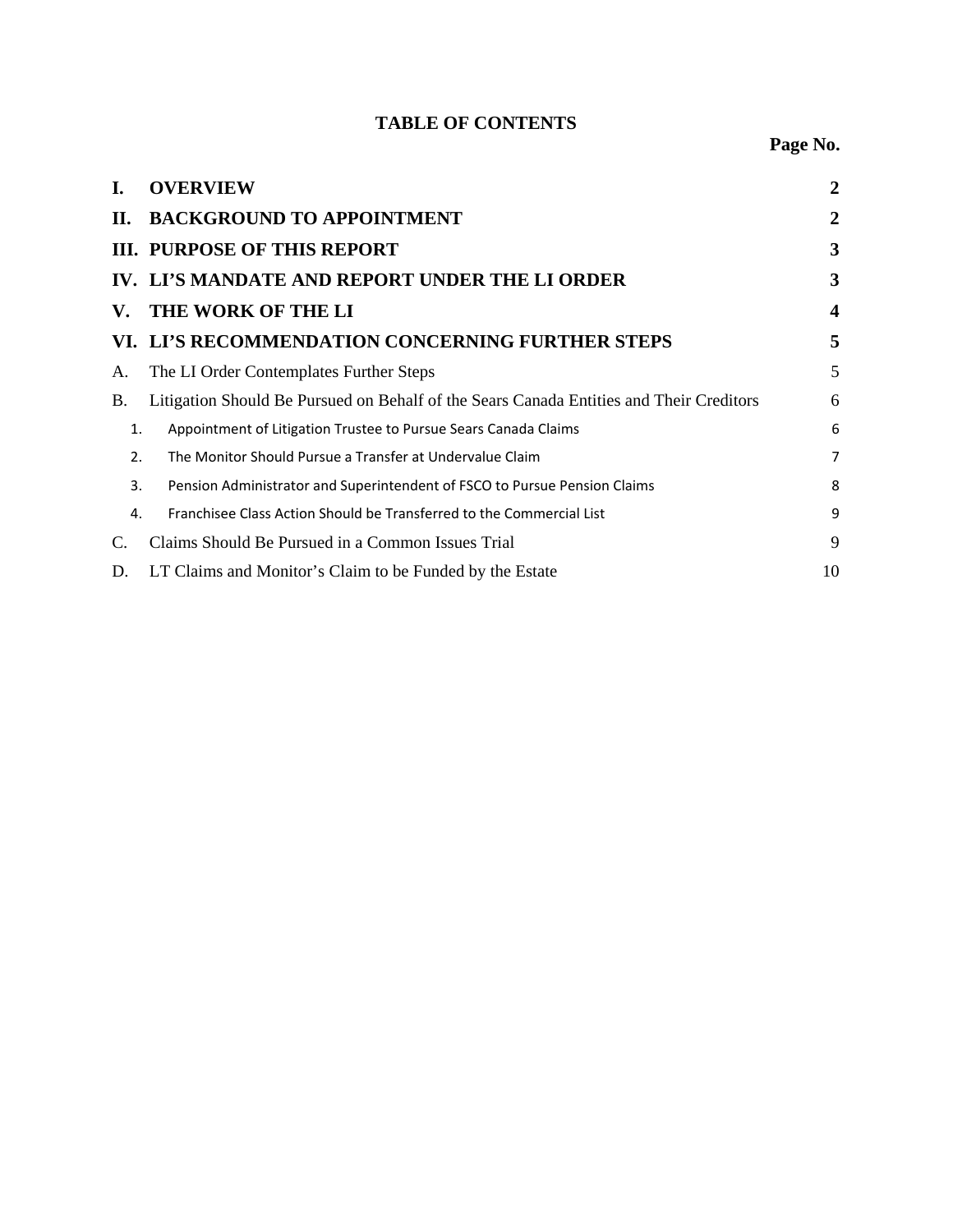#### **I. OVERVIEW**

1. This is the first report of Lax O'Sullivan Lisus Gottlieb LLP ("**LOLG**"), in its capacity as Litigation Investigator ("**LI**"). It outlines the background to its appointment, the terms of the LI Order (defined below), the work done by the LI, and relief sought by the LI pursuant to the LI's recommendation.

#### **II. BACKGROUND TO APPOINTMENT**

2. On June 22, 2017, Sears Canada Inc. ("**Sears Canada**") and a number of its operating subsidiaries (collectively, with Sears Canada, the "**Applicants**") sought and obtained an initial order (as amended and restated on July 13, 2017, the "**Initial Order**"), under the *Companies' Creditors Arrangement Act*, R.S.C. 1985, c. C-36 ("**CCAA**"). The relief granted under the Initial Order was later extended to SearsConnect, a partnership forming part of the operations of the Applicants (together with the Applicants, the "**Sears Canada Entities**"). The proceeding commenced under the CCAA by the Applicants are referred to in this report as the "CCAA Proceeding".

- 3. Among other things, the Initial Order:
	- (a) appointed FTI Consulting Canada Inc. as monitor of the Sears Canada Entities (the "**Monitor**") in the CCAA Proceeding; and
	- (b) granted an initial stay of proceedings against the Sears Canada Entities until July 22, 2017.

4. The Court has subsequently extended the stay period, most recently by order dated July 24, 2018, to December 18, 2018.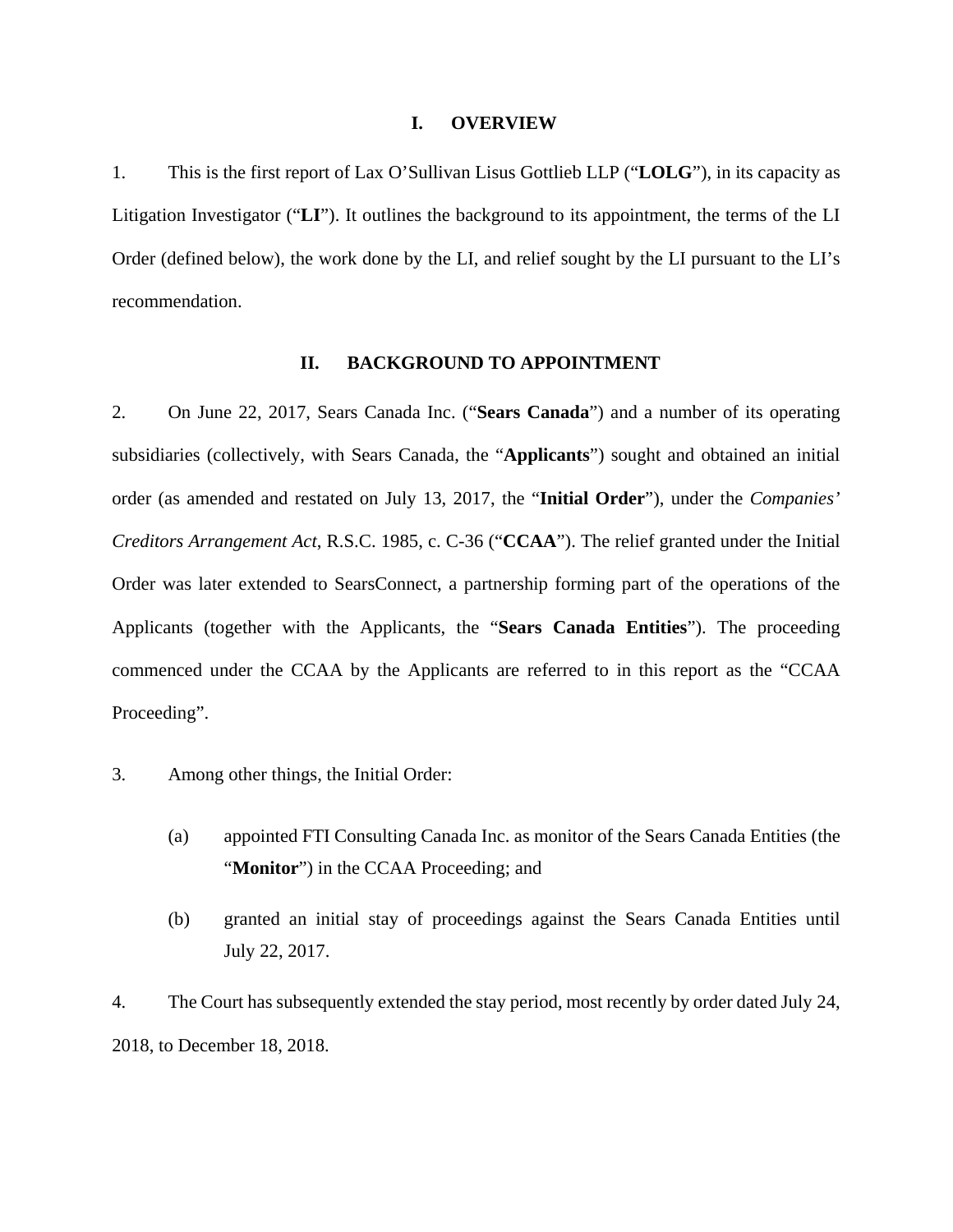5. Pursuant to an order of this Court dated March 2, 2018, LOLG was appointed as LI to investigate, identify and report on certain potential rights and claims of the Sears Canada Entities and/or creditors of the Sears Canada Entities. The order was amended on April 26, 2018 (the "**LI Order**").

6. The LI Order provides, among other things, that the LI shall be an officer of this Court.

#### **III. PURPOSE OF THIS REPORT**

- 7. The purpose of this first report is to provide the Court with information regarding:
	- (a) the work done by the LI to discharge its Mandate under the LI Order;
	- (b) the LI's recommendation of a course of action in accordance with its Report to the Creditors' Committee (the "**Report**") provided pursuant to the LI Order; and
	- (c) the LI's request for an order authorizing the appointment of a litigation trustee to pursue the relief recommended in the Report, and related relief.

#### **IV. LI'S MANDATE AND REPORT UNDER THE LI ORDER**

- 8. The LI Order required the LI to do the following:
	- (a) Investigate claims and possible claims that the Sears Canada Entities and/or their creditors may have against any parties ("**Mandate**"); and
	- (b) Report to the Creditors' Committee with such details as the LI considers advisable, with such reporting to include recommendations regarding a proposed litigation plan that includes (but is not limited to):
		- (i) the potential rights or claims of Sears Canada Entities or their creditors that should be pursued, if any; and
		- (ii) a description of how and by whom such rights and claims, if any, can best be pursued or continued, including: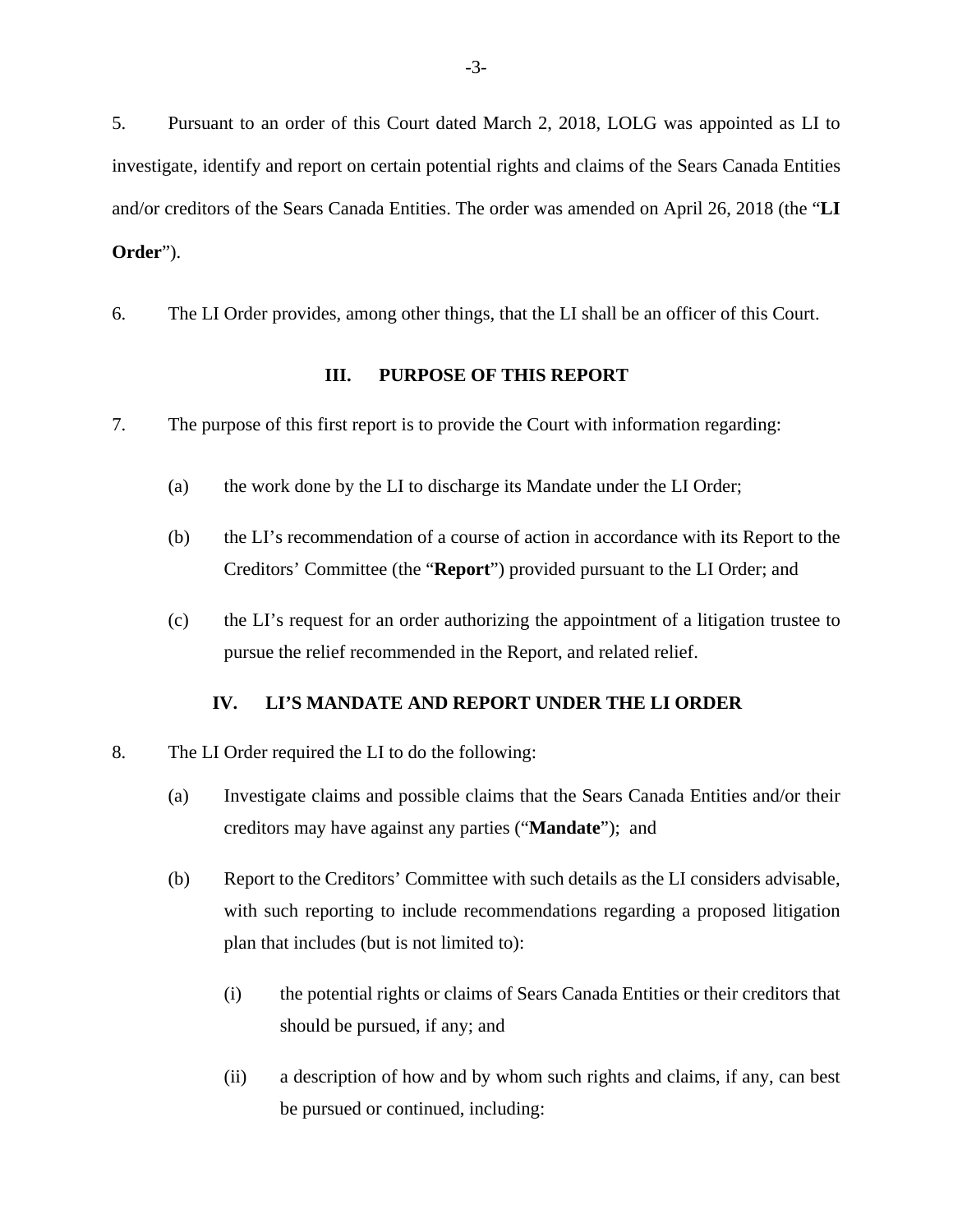- (1) the coordination of the prosecution of such rights or claims with other rights or claims that may be asserted by different parties;
- (2) if necessary or desirable, a proposed governance structure for the Creditors' Committee for the purpose of providing input to the LI in the prosecution of such rights, claims or causes of action; and
- (3) consideration of various options for funding the prosecution of such rights, claims or causes of action.

9. As set out below, the LI has now completed its Mandate and the Report.

#### **V. THE WORK OF THE LI**

10. Pursuant to the LI Order, a Creditors' Committee was established. The members of the Creditors' Committee executed confidentiality agreements and the persons to whom they reported signed non-disclosure agreements.

11. Following its appointment, and in accordance with the LI Order and the Mandate, the LI investigated claims and possible claims of the Sears Canada Entities and/or their creditors and the Monitor. During the course of this investigation, the LI:

- (a) met with the Monitor and its counsel for the purpose of receiving a confidential briefing from the Monitor, as contemplated in the LI Order;
- (b) reviewed documents provided to it by the Applicants concerning possible claims the Sears Canada Entities may have against various potential defendants;
- (c) met with the Applicants and their counsel;
- (d) conducted extensive legal research;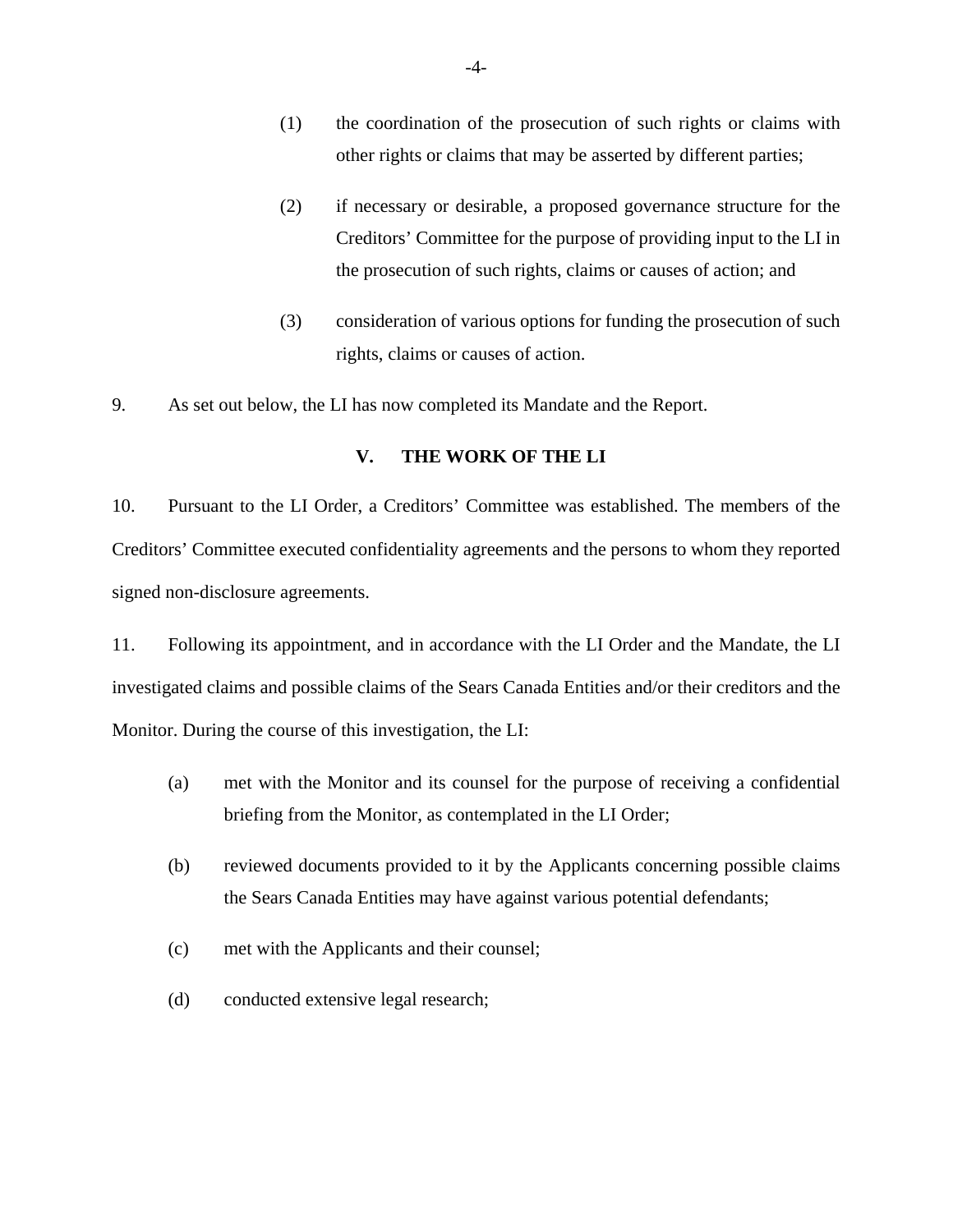- (e) met with members of the Creditors' Committee, both individually and as a group, to discuss the members' views of possible claims the Applicants or creditors might advance;
- (f) met with the Creditors' Committee, the Monitor and the Monitor's counsel on multiple occasions to keep them apprised of the progress of the LI's investigation; and
- (g) considered how claims and possible claims may best be pursued, and how to coordinate various streams of potentially overlapping claims by different claimants.

12. On July 5, 2018, the LI presented a confidential interim report to the Creditors' Committee.

On September 11, 2018, the LI presented a confidential final report to the Creditors' Committee

("**Report to Committee**"). At these meetings, the LI provided recommendations, discussed the basis for those recommendations, and answered questions. The members of the Creditors' Committee also discussed the recommendations and Report to Committee.

13. The Creditors' Committee unanimously accepted the LI's recommendation as set out in its Report to Committee.

# **VI. LI'S RECOMMENDATION CONCERNING FURTHER STEPS**

### **A. The LI Order Contemplates Further Steps**

14. The LI Order expressly provides that the LI shall be at liberty, and is authorized, at any time, to apply to the Court for advice and directions in respect of its Mandate or any variation or expansion of the powers and duties of the LI.

15. The LI Order also provides that, following delivery of a Report to the Creditors' Committee in accordance with its Mandate, the LI shall not take any further steps without a further order of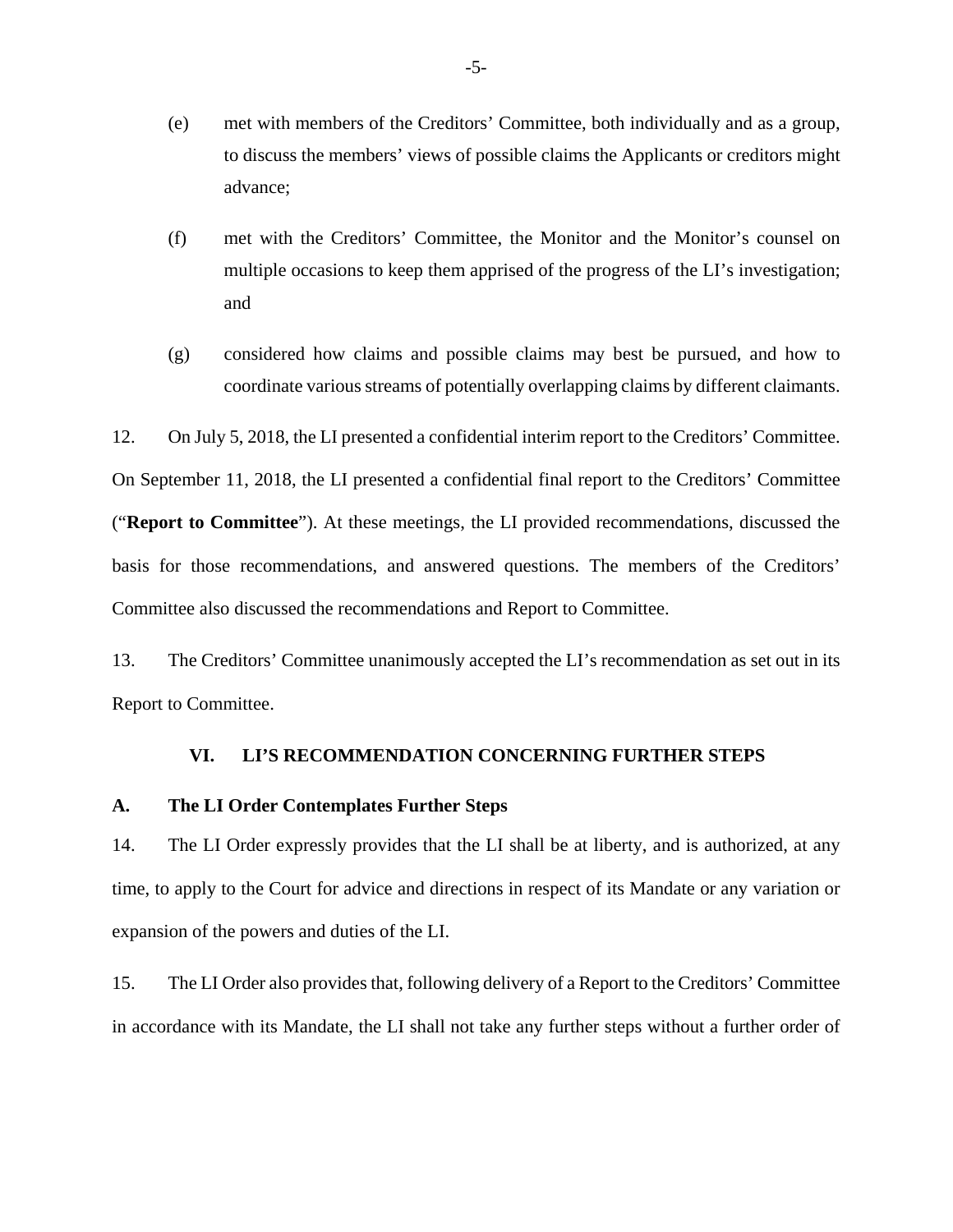the Court. The LI Order expressly provides that nothing in it shall prevent the LI from seeking an order of the Court authorizing it to pursue any claims identified pursuant to the Mandate.

#### **B. Litigation Should Be Pursued on Behalf of the Sears Canada Entities and Their Creditors**

16. The LI recommends that litigation should be pursued on behalf of and for the benefit of the Sears Canada Entities and their creditors. As set out below, it is recommended that the defendants to the claims be the members of the Sears Canada Board of Directors as of November 2013 (the "**Directors**"), Edward Lampert ("**Lampert**") and ESL Investments Inc., and certain of its affiliates who were shareholders of Sears Canada (collectively, "**ESL**"). But for the recent Chapter 11 filing of Sears Holdings Corp. ("**Holdings**"), the LI would recommend that Holdings also be a defendant in the litigation. Given the filing, the LI recommends that, at this time, litigation not be commenced against Holdings but that the Monitor consider the steps that should or could be taken regarding Holdings in the Chapter 11 proceeding or otherwise.

17. The LI's view is that this litigation should be co-ordinated with the parties and counsel, to the extent practicable, for the sake of fairness to the parties, including the proposed defendants, and efficiency.

18. As a result of the recommendations contained herein, the LI believes and recommends that its mandate as LI should come to an end.

#### **1. Appointment of Litigation Trustee to Pursue Sears Canada Claims**

19. The LI recommends that a litigation trustee should be appointed with a mandate to pursue certain claims on behalf of and for the benefit of the Sears Canada Entities and their creditors (the "**LT Claims**") with respect to the \$509 million dividend declared by Sears Canada's Board of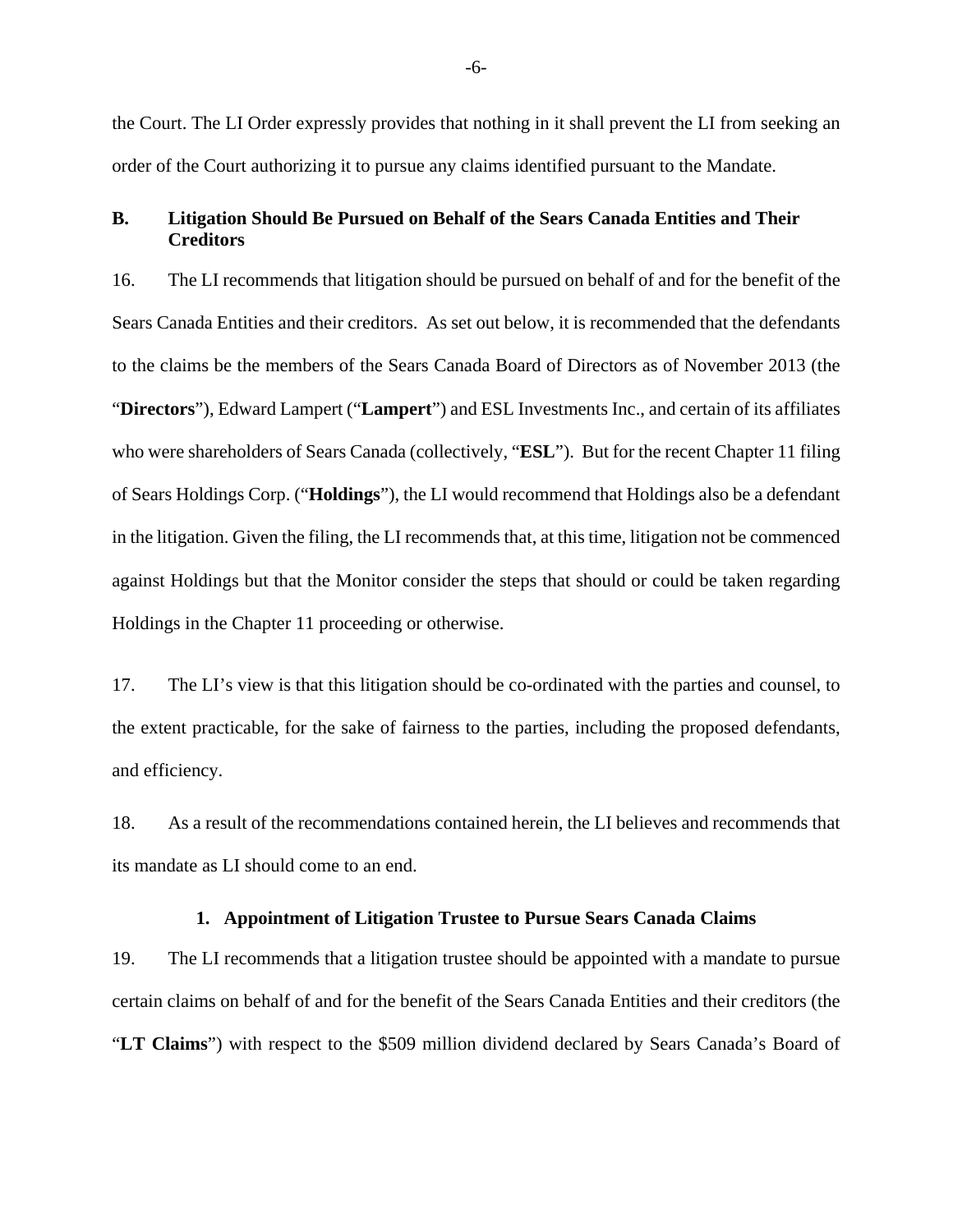Directors in November 2013 and paid to its shareholders, including Holdings and ESL, in December 2013 (the "**Dividend**").

20. The LT Claims would be for oppression, breach of fiduciary duty and breach of the standard of care (against the Directors), conspiracy (against the Directors, ESL and Lampert, the principal of ESL), and unjust enrichment, knowing assistance, and knowing receipt.

21. In the LI's view, appointment of an experienced litigation trustee would likely facilitate the efficient management and prosecution of litigation for the benefit of the Sears Canada Entities and their creditors.

22. The litigation trustee would be a court officer whose role would be to act on behalf of the Sears Canada Entities to prosecute and, where appropriate, resolve claims. The litigation trustee would also coordinate with other stakeholders.

23. The LI recommends that the Honourable J. Douglas Cunningham, Q.C. be appointed as the litigation trustee. The Creditors' Committee and the Monitor support this recommendation.

24. The LI further recommends that LOLG be appointed as counsel to the LT to pursue the LT Claims and to co-ordinate the pursuit of claims with other counsel. The Creditors' Committee and the Monitor also support this recommendation.

25. The reasonable fees and disbursements of the LT and his counsel would be paid by the Sears Canada Entities from the fund described below.

#### **2. The Monitor Should Pursue a Transfer at Undervalue Claim**

26. The LI recommends that the Monitor pursue a transfer at undervalue ("**TUV**") claim under section 96 of the *Bankruptcy and Insolvency Act*, as incorporated into the CCAA pursuant to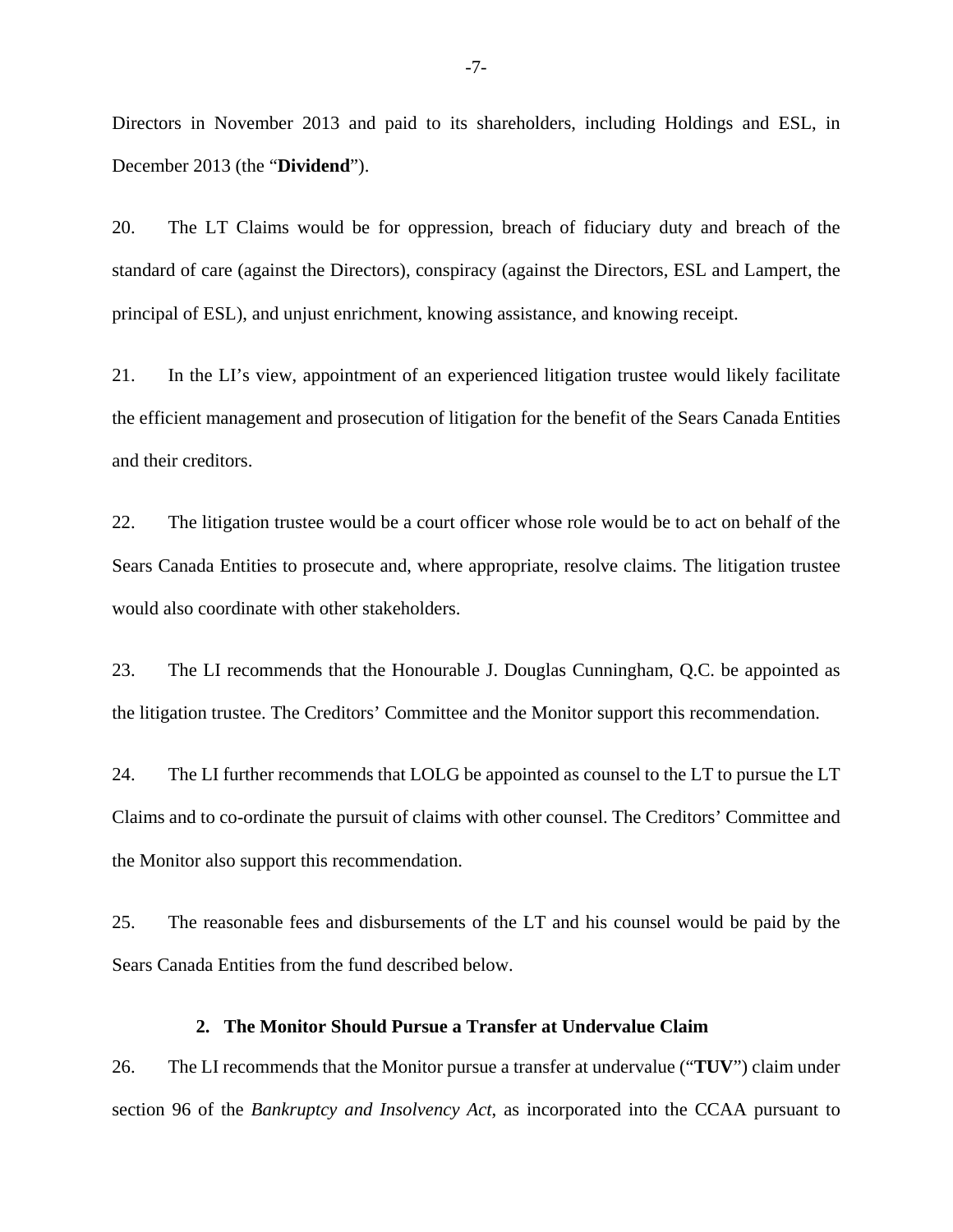section 36.1 with the respect to the CCAA (the "**Monitor's Claim**"). Through this Claim, the Monitor would seek to set aside the Dividend on the basis that it was a gratuitous transfer to nonarm's-length parties (specifically, ESL, Lampert, and Holdings) and that Sears Canada intended to defraud, defeat or delay creditors by paying it.

## **3. Pension Administrator and Superintendent of FSCO to Pursue Pension Claims**

27. The LI recommends that certain creditors pursue claims directly. In particular, the LI understands that the Pension Administrator (defined below) and the Superintendent of the Financial Services Commission of Ontario wish to and intend to pursue pension claims, as follows:

- (a) A claim by Sears Canada's pension administrator, Morneau Shepell Ltd. (the "**Pension Administrator**") for breach of fiduciary duty, knowing assistance, knowing receipt and conspiracy. This claim would be brought against those persons who were directors of Sears Canada at the time the Dividend was declared, for breach of their obligations in their capacity as directors of the pension administrator of the Sears Canada pension plan at that time. The claim against ESL and Lampert would be for knowing assistance, knowing receipt and conspiracy; and
- (b) A claim for oppression, breach of fiduciary duty, breach of standard of care, knowing assistance, knowing receipt and conspiracy to be brought by Sears Canada's Pensioners against the directors of Sears Canada at the time the 2013 Dividend was declared. The claim against ESL and Lampert would be for knowing assistance, knowing receipt and conspiracy.

28. The LI recommends that these claims be pursued in concert with the LT Claims and the Monitor's Claim.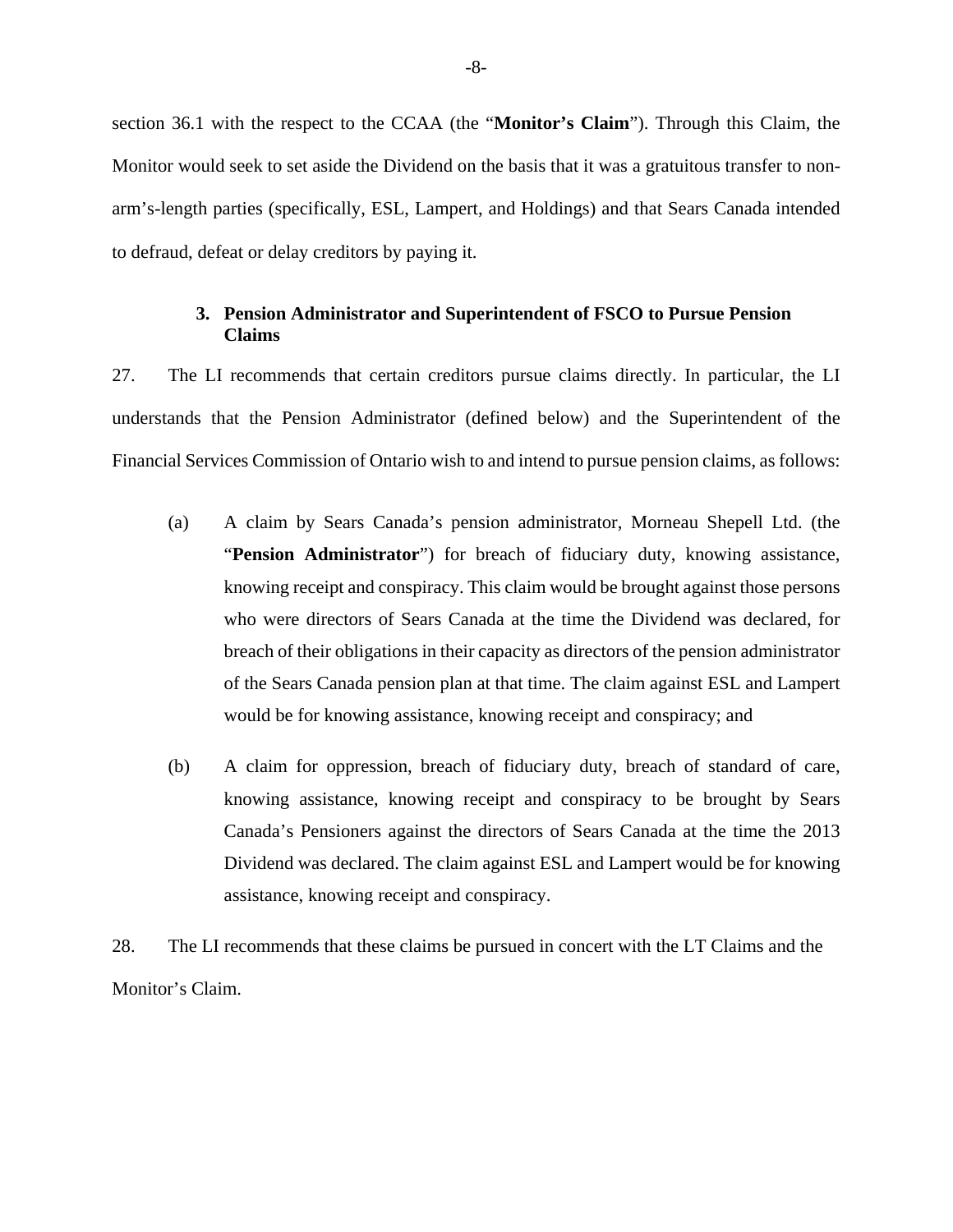#### **4. Franchisee Class Action Should be Transferred to the Commercial List**

29. The LI recommends that an existing proposed class proceeding commenced in October 2015 by former "Sears Hometown" store franchisees (the "**Proposed Class Action**") for oppression on the basis of the payment of the Dividend in the face of their previous suit for breaches of contract and the *Arthur Wishart Act (Franchise Disclosure), 2000*, S.O. 2000, c. 3, for damages continue. It is recommended that Sotos LLP/Blaney McMurtry LLP, as class action counsel, in conjunction with the recommendation and the support of the LI, and with the support of the Monitor, seek an order of the Court transferring the Proposed Class Action (Court File No. 4114/15 commenced in Milton, Ontario) to the Commercial List and promptly seek an Order certifying the action as a class action under the *Class Proceedings Act, 1992*, S.O. 1992, c. 6.

30. The LI believes that it is important to co-ordinate the Proposed Class Action with the other proposed proceedings referred to herein as all of the proceedings deal with a significant overlap of critical facts. It would be inefficient for the Proposed Class Action to proceed in a different forum and could potentially lead to inconsistent findings on the same issues.

#### **C. Claims Should Be Pursued in a Common Issues Trial**

31. The LI recommends that the claims listed above (the "**Claims**") be heard by this Court to the extent possible—in a single joint issues trial to ensure efficiency in cost and time.

32. The LI proposes that the Claims be pursued through four separate actions (i.e., separate statements of claim), in which the Monitor, Pension Administrator, Litigation Trustee and the representative plaintiff are the respective plaintiffs, each to be represented by separate counsel. It is recommended that the Pension Administrator and Pensioners have one counsel appointed to deal with pension claims, with an assignment of claims being made as necessary.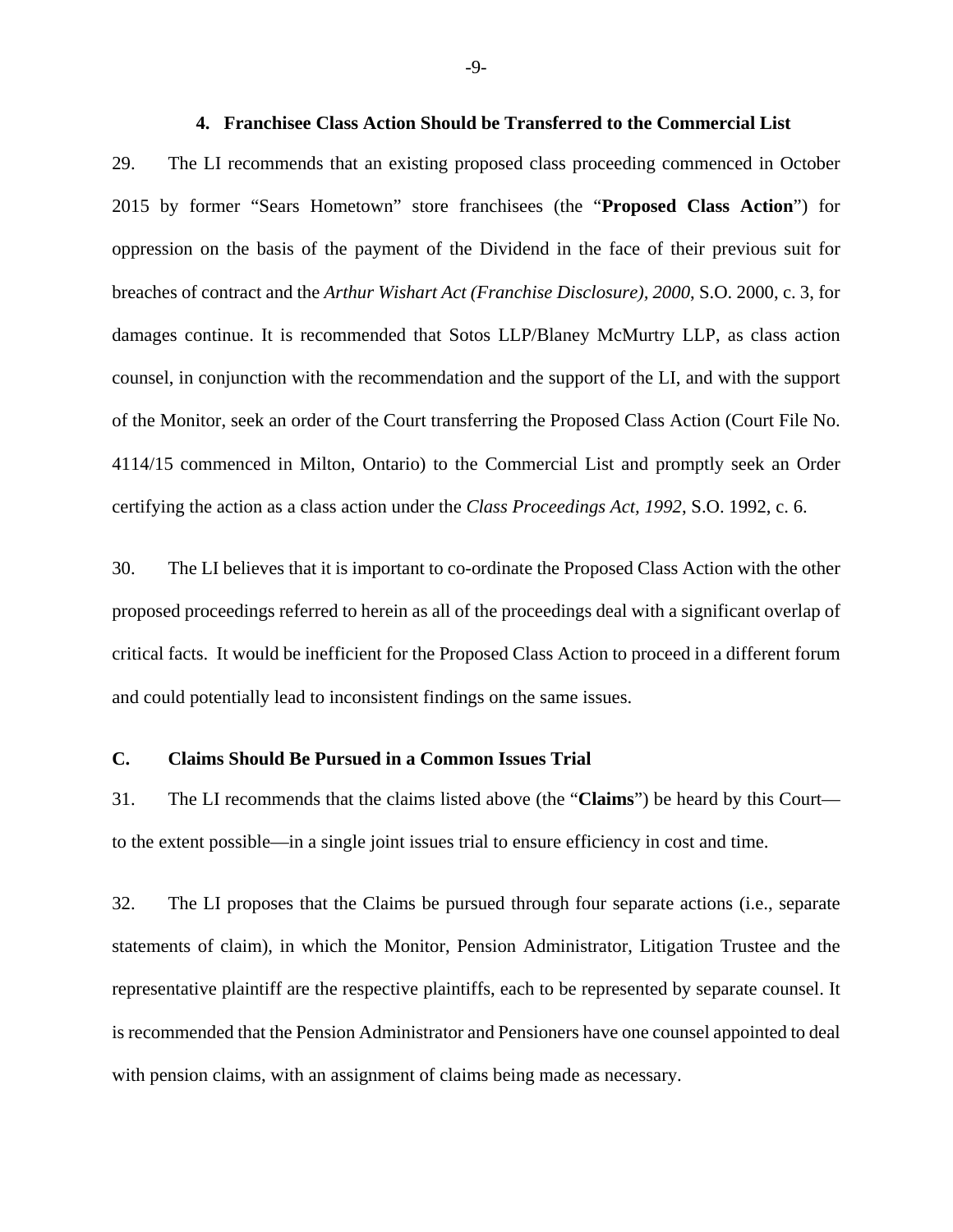33. Because an overwhelming majority of the facts and legal issues in the Claims overlap, the Claims should be joined into a single "common issues trial" to be case managed by a single judge on the Commercial List of the Superior Court of Justice. The LI's proposed order seeks this relief.

34. It is recommended that meetings be convened by the Litigation Trustee on a periodic basis with the Creditor's Committee and the Monitor to discuss the progress of the Claims and matters related to the Claims.

35. Other elements of the Claims which are specific to particular claims, claimants, or defendants should be heard separately as required.

#### **D. LT Claims and Monitor's Claim to be Funded by the Estate**

36. The LI recommends that the LT Claims and the Monitor's Claim be funded by the Estate, and that a fund totalling \$12 million be established for this purpose. The LI and the Monitor both agree that this amount represents a conservative estimate, including a buffer, for the contemplated fees and disbursements to be incurred by the LI, the Litigation Trustee, and the Monitor.

37. Management of Sears Canada, with oversight by the Monitor, would review the accounts and arrange for payment of those accounts.

38. This would necessarily include a mechanism to allow creditors to opt out of litigation funding. The Litigation Investigator has reviewed and supports the Monitor's proposed opt-out mechanism.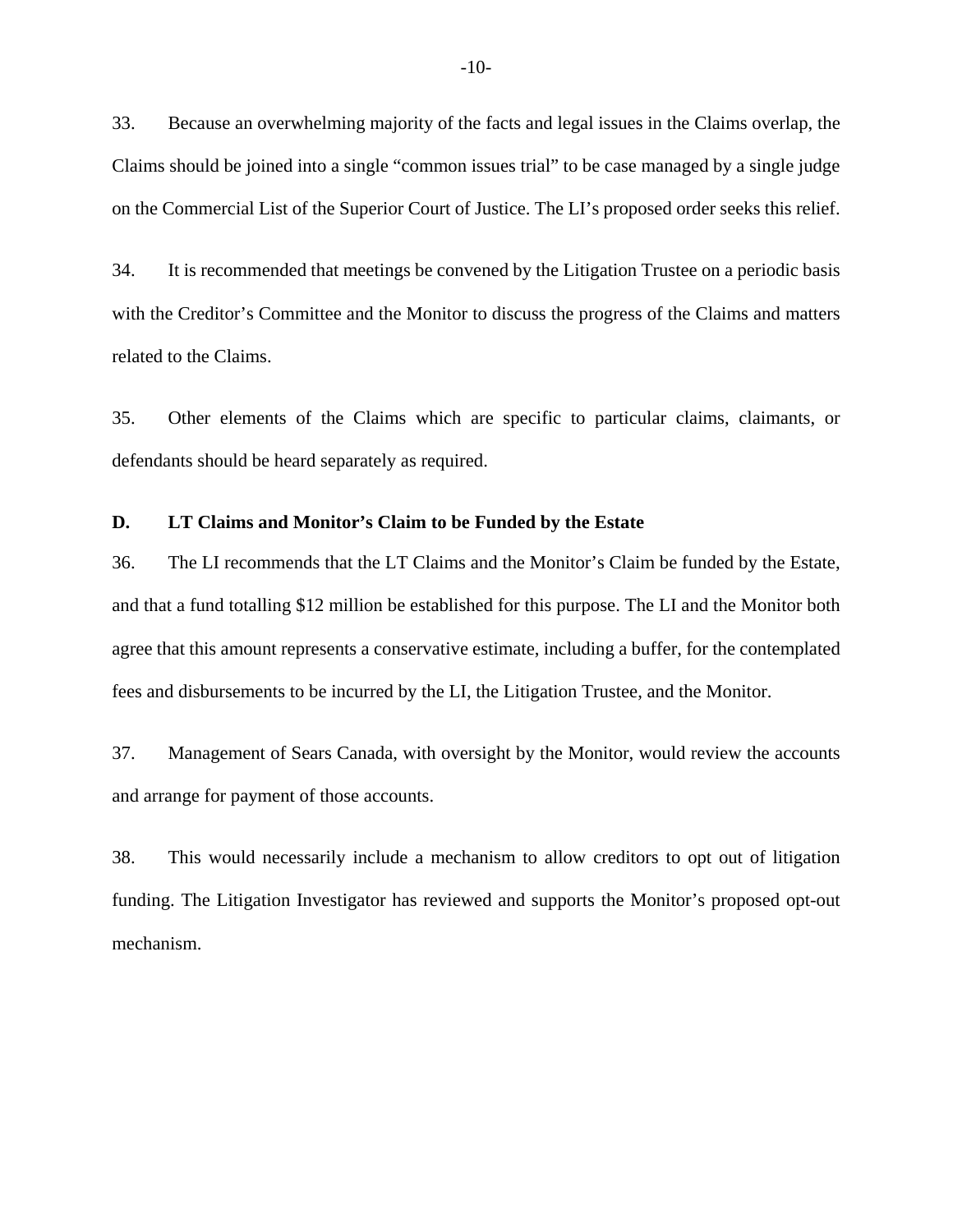- The LI recommends that the remaining claims not be funded by the estate.
- $40.$ The LI respectfully submits to the Court this, its First Report.

Dated this 5th day of November, 2018.

39.

Z W/m/G **SULLIVAN LISUS GOTTLIEF** LA) I O In its capacity as court-appointed  $\angle$ itigation Investigator